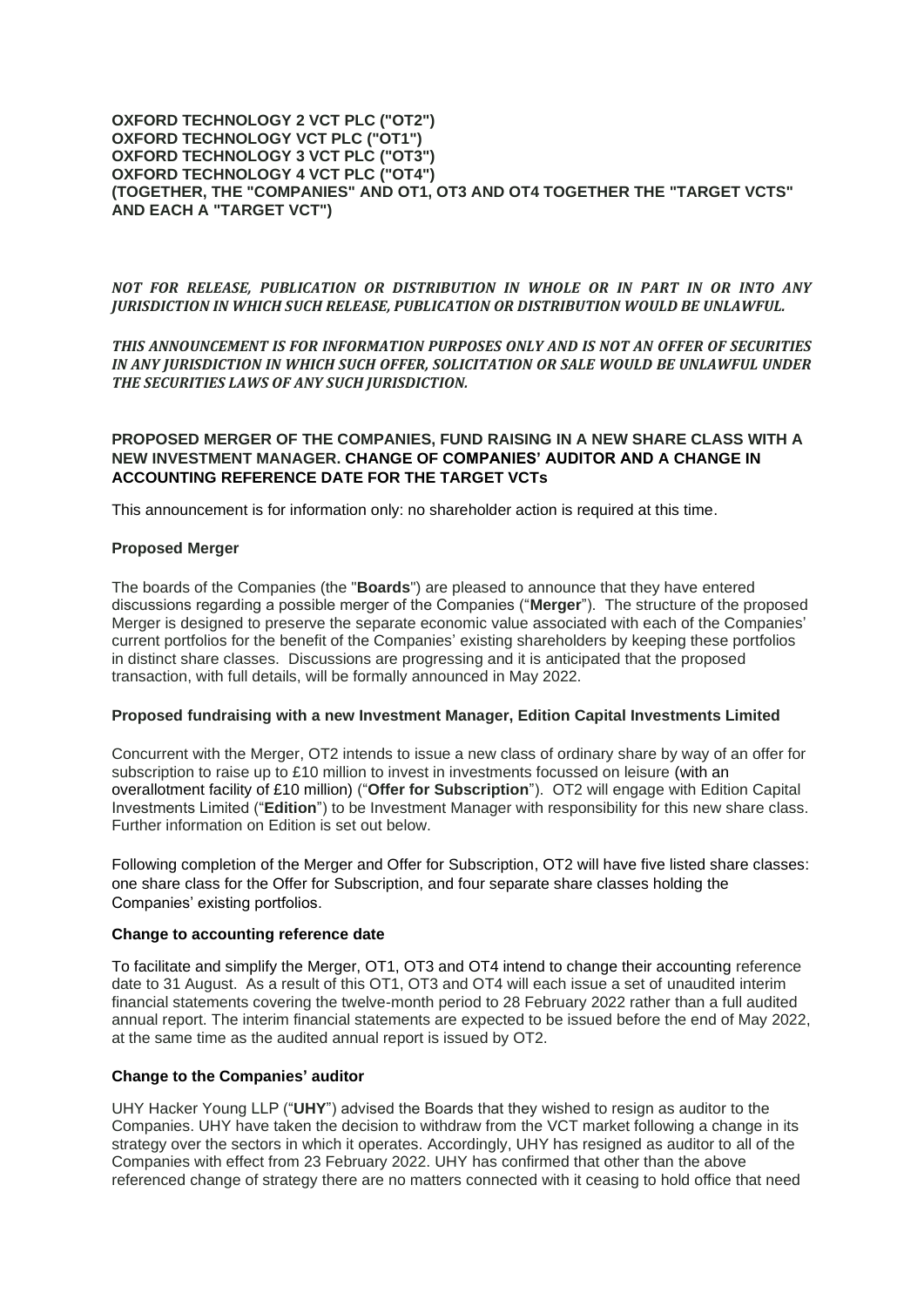to be brought to the attention of members or creditors of the Companies for the purposes of section 519 of the Companies Act 2006.

The Directors of OT2 also announce today that they have appointed Hazlewoods LLP ("**Hazlewoods**") as OT2's auditors with immediate effect: the Boards of OT1, OT3 and OT4 also expect to appoint Hazlewoods. The Boards wish to thank UHY for its services and support as external auditors and the Board of OT2 looks forward to working with Hazlewoods in the future.

### **Rationale for the Merger**

The Boards have previously stated that it would be preferable for the Companies to have a larger asset base to share their operating costs due to the relentless upward trajectory of regulatory costs, the ongoing challenges of maintaining VCT status and the very small size of each of the Companies. In addition, the Companies' shareholders will be aware that for a number of years, the Boards have sought to find partners interested in using the existing VCT structure to launch their own share offering, and hence enabling one (or more) of the Companies to expand its asset base. The structure being proposed allows the shareholders of all four of the Companies to benefit from the economies of scale to be realised.

VCTs are required to be listed on the premium segment of the Official List, which involves significant costs associated with the listing as well as related fees to ensure they comply with all relevant legislation and regulations. A larger VCT can spread the fixed elements of such running costs across a larger asset base and, as a result, reduce running costs as a percentage of net assets.

The aim of the Merger is to achieve strategic benefits and reductions in the annual running costs for each set of shareholders, while maintaining a platform from which the ongoing realisations from each of the Companies' individual portfolios can continue to be executed as it is now.

The Merger will result in the creation of an enlarged company ("**Enlarged Company**") and should result in savings in running costs and simpler administration. As all the Companies have similar investment policies and a number of common investments, this is achievable without material disruption to the Companies and their combined portfolio of investments. Furthermore, it is increasingly difficult to ensure each of the Companies meets the stringent VCT qualifying tests, as the portfolios become smaller and more concentrated. This will be considerably simpler with the Enlarged Company.

The economics of a Merger on its own are marginal but are substantially enhanced when done in combination with a fund-raising.

Details of the commercial terms will be included in the documents that are expected to be sent to shareholders in May 2022. This will include the specifics of the cost sharing arrangement.

Nothing will change as regards the intention to continue to seek exits from portfolio companies from each share class when suitable opportunities arise, with the intention of returning any surplus funds to the shareholders whose assets have been realised.

### **Merger details**

It is intended that the Merger will be effected by the Target VCTs each being placed into members' voluntary liquidation and all of the assets and liabilities of each Target VCT transferred to OT2 in consideration for the issue of new shares in separate classes of ordinary shares by OT2 directly to the shareholders of the relevant Target VCT.

The portfolio of each of the Companies share classes will not be affected by the Merger as new share classes will be created in line with the current, pre-merger share classes in the Target VCTs as illustrated in the table below. The assets of the Target VCTs will continue to be managed as standalone portfolios within OT2.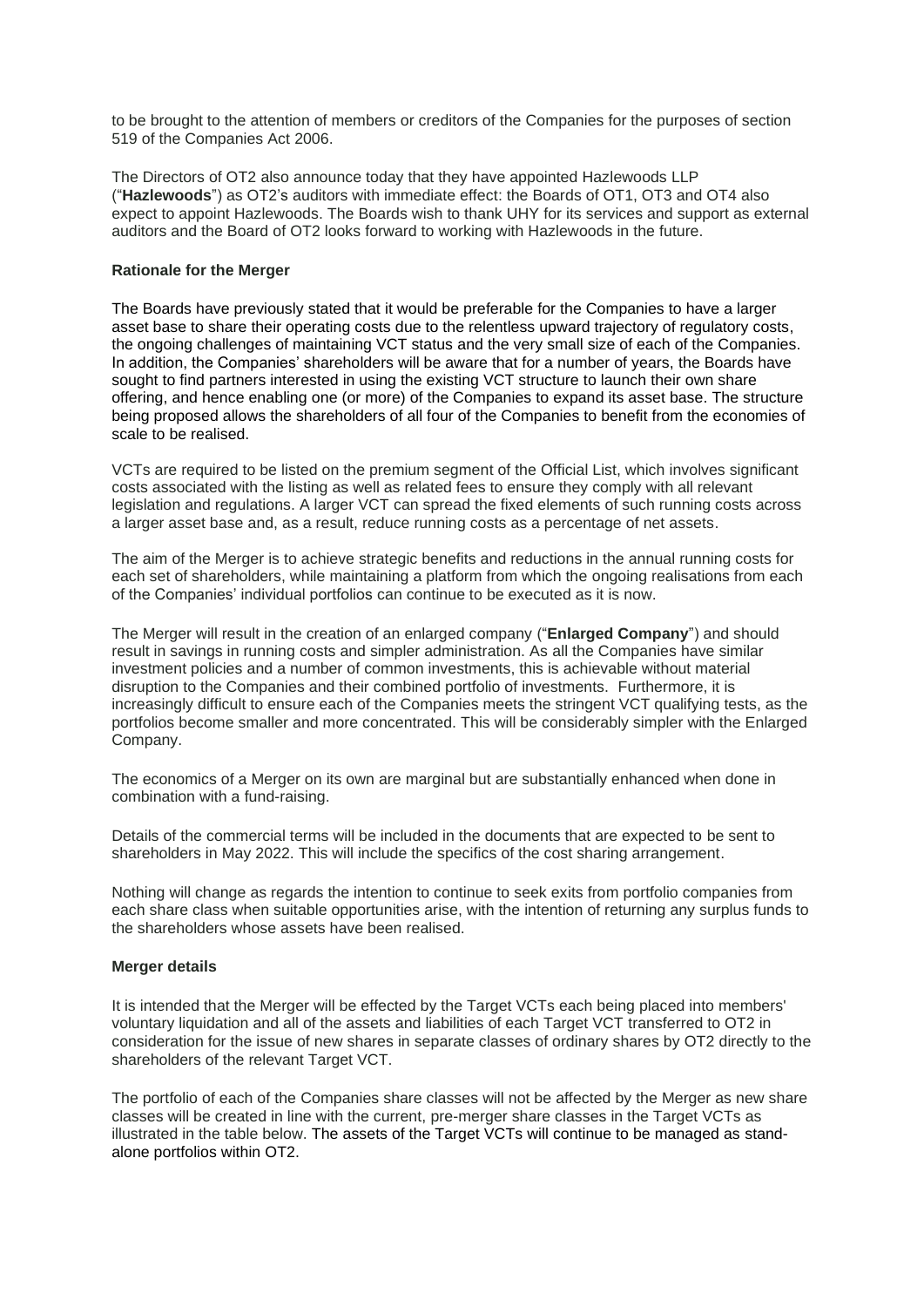| <b>Pre-Merger Share Classes</b> | <b>Post-Merger Share Classes of the Enlarged Company</b> |
|---------------------------------|----------------------------------------------------------|
| OT1 Ordinary Shares             | New "OT1 Share class" in OT2                             |
| OT2 Ordinary Shares             | <b>Existing OT2 Ordinary Shares</b>                      |
| OT3 Ordinary Shares             | New "OT3 Share class" in OT2                             |
| OT4 Ordinary Shares             | New "OT4 Share class" in OT2                             |

It is intended that the number of new shares to be issued in connection with the Merger will be on a "one for one" basis with new shares being issued in a new corresponding share class created in OT2.

If the Merger is to proceed, the current intention is that it will proceed by way of a scheme of reconstruction under section 110 of the Insolvency Act 1986 ("**Schemes**" and each a "**Scheme**") which, on this basis, would be outside the provisions of the City Code on Takeovers and Mergers.

#### **Merger approvals**

Each Scheme is conditional upon certain conditions being satisfied, which will be set out in the circulars to be posted to all of the Companies' shareholders and will require shareholder approval at a general meeting.

The Merger is comprised of three separate Schemes and will only go ahead if at least one of the Schemes becomes unconditional. If only one or two of the Schemes become unconditional, then the resulting Enlarged Company will be commensurately smaller than if all three Schemes become unconditional with the result that the Enlarged Company will have a smaller net asset base across which to spread the costs of the Schemes that do go ahead and the running costs of the Enlarged Company going forward. In this case, the costs of the Schemes that do go ahead may take longer to recover than they would if the full four-way Merger was implemented.

As part of the proposed transaction, OT2 will seek approval to broaden its current Investment Policy to allow the Merger to take place and for each of the existing share classes after the Merger to continue to be managed in the same way as previously, as well as enabling Edition to invest in a totally different range of investment opportunities

#### **Investment Manager details**

OT2's existing Investment Manager is OT2 Managers Ltd ("**OT2M**"), which subcontracts services to Oxford Technology Management Ltd ("**OTM**") as Investment Adviser. Following completion of the Merger (and prior to the first admission of any shares pursuant to the Offer for Subscription to the premium segment of the Official List and to trading on the main market of the London Stock Exchange plc), the OT1, OT2, OT3 and OT4 share classes will continue to be managed through the current arrangements with OT2M and OTM, albeit with changes anticipated to be made to the investment management agreement to reflect the arrangements for the new share classes created through the Merger (further details of which will be set out in the circular to be posted to shareholders of OT2 in due course and which will require shareholder approval at a general meeting of OT2 as a related party transaction).

Subject to the first allotment of shares pursuant to the Offer for Subscription, the Enlarged Company will terminate its arrangements with OT2M and OTM and appoint Edition as the Investment Manager. As Investment Manager, Edition will assume responsibility for the management of all of the assets of the Company (as comprised in the various different share classes), although it is expected that the Board of OT2 shall retain sole responsibility for investment decisions in relation to the assets comprised within OT1, OT2, OT3 and OT4 share class pools and OTM shall continue to be retained by the Board and Edition in an advisory capacity, given its knowledge of the existing portfolios.

### **Edition details**